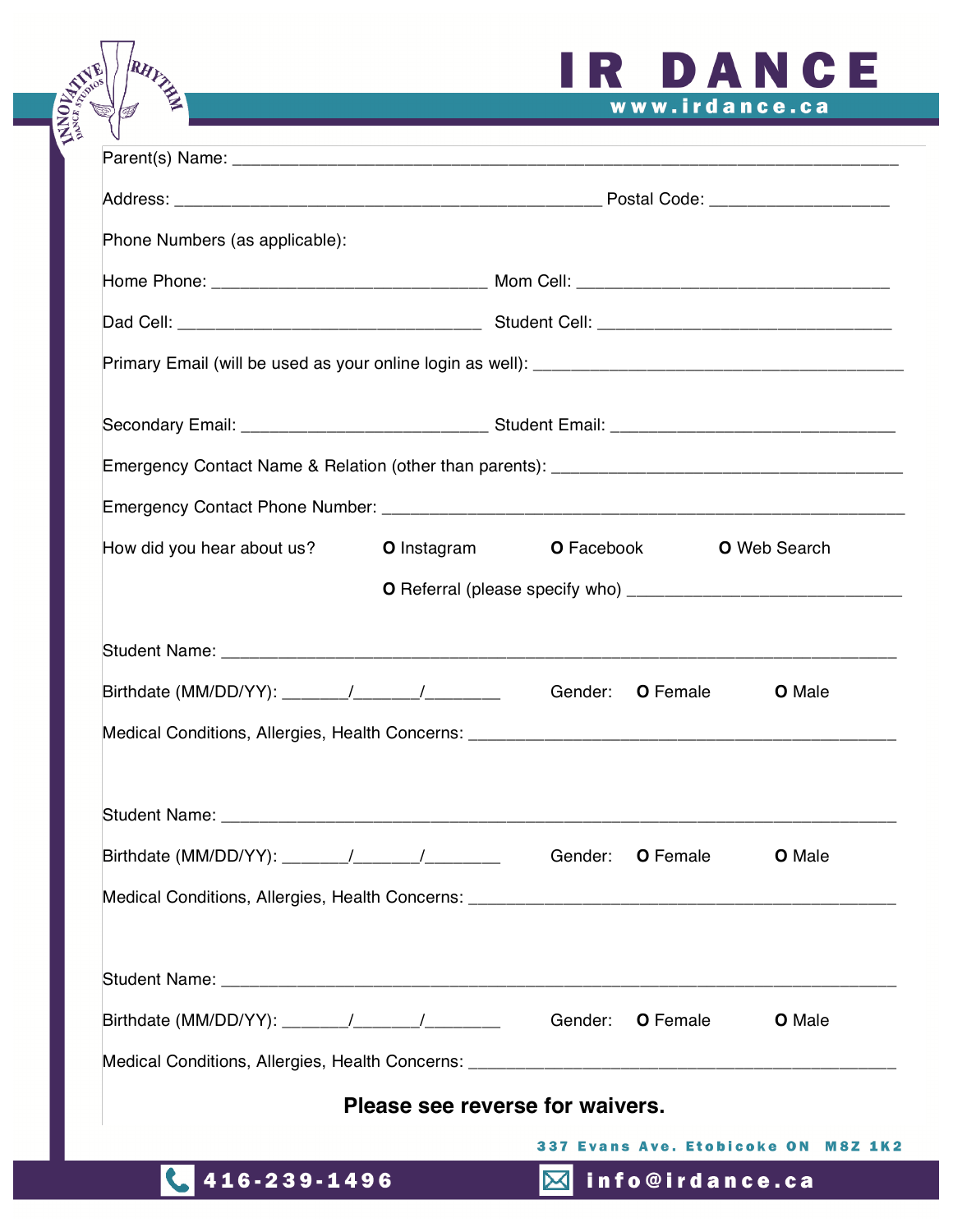# **General Liability**

I have read all of Innovative Rhythm Dance Studios Inc (IR Dance) policies and will take the responsibility to carefully read and follow the rules and policies therein. I understand that, due to the physical nature of dance, IR Dance as a whole (including but not inclusive of Directors, Employees, Contractors, Volunteers) will not be held responsible for any injuries that may occur inside or outside the premises as well as any errors, omissions, acts or failures to act. I understand that images of me or my child may be used by IR Dance on their website, social media pages, in brochures or in other promotional material. No identifying information about students will be included.

#### **Online classes**

IR Dance will not be held responsible for any injuries that might occur at home while taking online classes provided by IR Dance. I understand that live streaming will now be a part of IR Dance's classes due to the new environment and agree to have my dancer online. (Only dancers in each specific class will have access to their class online. It will not be available for the general public.) To ensure the safety and security of our students and staff, two-way video must be maintained at all times for all virtual dance classes.

# **Health and Safety**

I certify that there are no health related reasons or problems which preclude my child(ren)'s participation in dance classes and community events. I understand that IR Dance will apply best practices when it comes to health and safety. I will not hold IR Dance responsible for any illness that may be present. I assume the risk of the possibility of illness when coming into the building and when attending affiliated events outside of the studio space.

I understand that students and family members who enter the studio will be in contact with children, families and employees who are risk of community exposure. I understand that no list of restrictions, guidelines and practices will 100% remove the risk of exposure to COVID-19 as the virus can be transmitted by person who are asymptomatic. I understand that I play a crucial role in keeping everyone in the facility safe and reducing the risk of exposure by following the practices outlined by IR Dance.

I agree to self screen before coming into the building. By agreeing to come into the building I have self screened and answered no to the following questions:

- Have you travelled outside of Ontario in the last 14 days?
- Have you come into contact with someone you know who has COVID-19
- Do you have any of the following symptoms:
	- o Fever
	- o Shortness of breath
	- o Cough
	- o Sore throat
	- o Difficulty swallowing
	- o Chills
	- o Headaches
	- o Fatigue
	- o Nausea, Vomiting, Diarrhea, Abdominal pain
	- o Runny nose
- I will immediately notify IR Dance Management if I become aware of any person that myself or my family have come into contact with who has had to self isolate, quarantine or has tested positive for COVID-19.
	- o